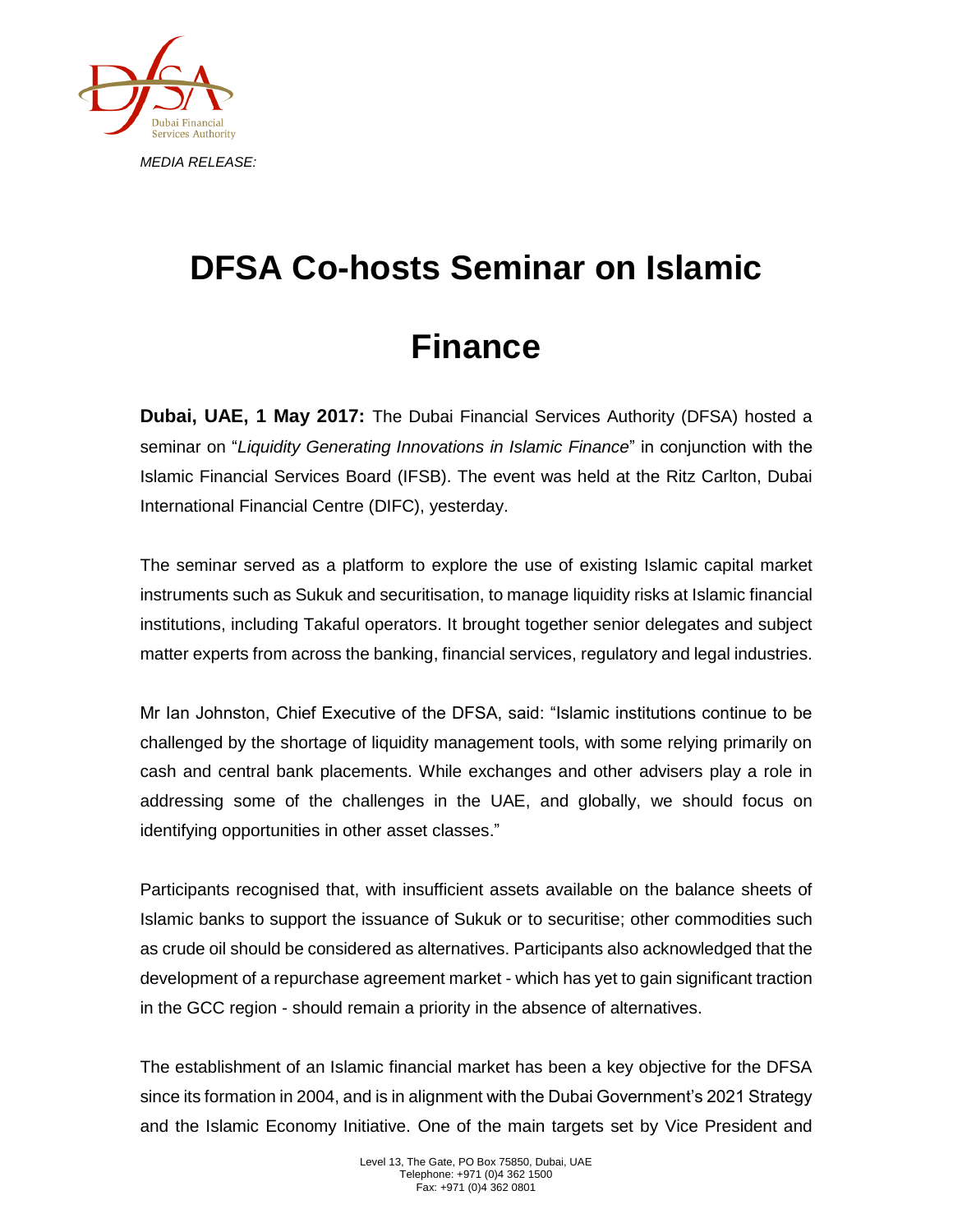

Prime Minister of the UAE and Ruler of Dubai, His Highness Sheikh Mohammed Bin Rashid Al Maktoum, in his 2013 initiative is to make Dubai the capital of the Islamic economy.

In 2016, the total value of outstanding Sukuk listings in the Emirate reached USD 53 billion, most of which represented USD denominated international issuances listed in the DIFC. The market continues to see greater diversification by issuer type, with listings coming from governments, multilateral and corporate issuers across the MENA region and East Asia.

The IFSB plays a key role in promoting and enhancing the soundness and stability of the Islamic financial services industry. The industry body has been issuing global prudential standards and guiding principles for the banking, capital markets and Takaful sectors for over a decade. The DFSA has supported the key work of the IFSB in its capacity as a full member of the IFSB and as a member of the Council of the IFSB.

The seminar kicked off the meetings of the IFSB Working Groups, which will be held on May 1 to May 3 in the DIFC.

**- Ends -**

**For further information please contact:** Corporate Communications Dubai Financial Services Authority Level 13, The Gate, West Wing Dubai, UAE Tel: +971 (0)4 362 1613 Email[: DFSAcorpcomms@dfsa.ae](mailto:DFSAcorpcomms@dfsa.ae) [www.dfsa.ae](http://www.dfsa.ae/)

## **Editor's notes:**

The equivalence status is given effect through a legally binding implementing act in accordance with Article 25(6) of the European Market Infrastructure Regulation (EMIR) (Regulation (EU) No 648/2012).

CCPs are entities that sit in between buyers and sellers of derivatives contracts to become the sole counterparty to all trades. Its main purpose is to manage the risk of one counterparty defaulting (i.e. not being able to make the required payments when they are due), thereby reducing the overall risk in the system.